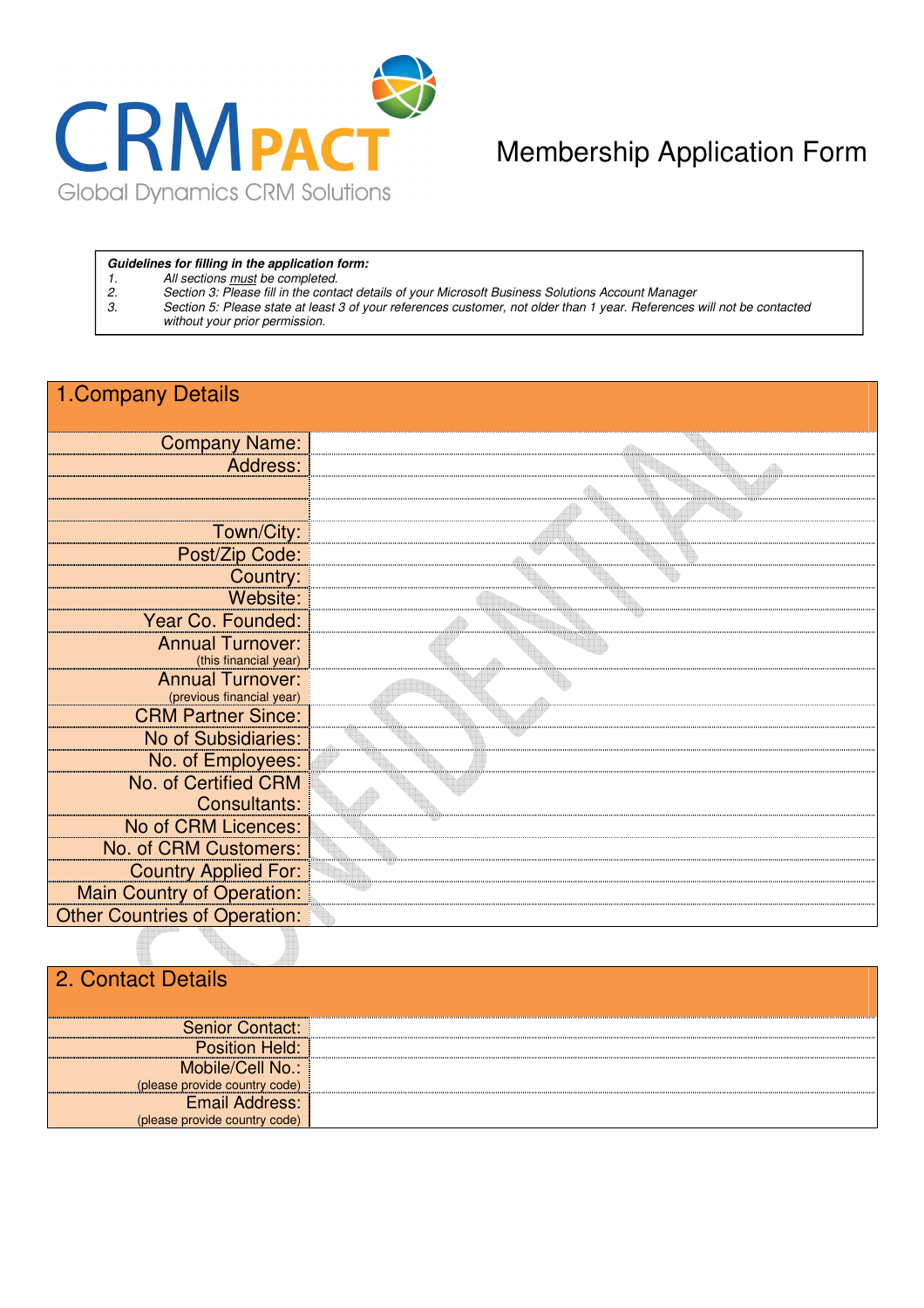

# Membership Application Form

### 3. Microsoft Details

| <b>Partner Account Manager:</b>   |  |
|-----------------------------------|--|
| <b>Telephone Number:</b>          |  |
| <b>Email Address:</b>             |  |
| <b>Registered Partner:</b> Yes/no |  |
| Certified Partner: Yes/no         |  |
| Gold Partner: Yes/no              |  |
| Inner Circle: Yes/no              |  |
| <b>Presidents Club:</b> Yes/no    |  |
|                                   |  |

| 4. Line of Business            |  |  |  |  |  |
|--------------------------------|--|--|--|--|--|
|                                |  |  |  |  |  |
|                                |  |  |  |  |  |
| Specify line of business:      |  |  |  |  |  |
|                                |  |  |  |  |  |
|                                |  |  |  |  |  |
|                                |  |  |  |  |  |
|                                |  |  |  |  |  |
|                                |  |  |  |  |  |
|                                |  |  |  |  |  |
|                                |  |  |  |  |  |
|                                |  |  |  |  |  |
|                                |  |  |  |  |  |
|                                |  |  |  |  |  |
|                                |  |  |  |  |  |
|                                |  |  |  |  |  |
|                                |  |  |  |  |  |
| Specify verticals developed by |  |  |  |  |  |
|                                |  |  |  |  |  |
| your organisation:             |  |  |  |  |  |
|                                |  |  |  |  |  |
|                                |  |  |  |  |  |
|                                |  |  |  |  |  |
|                                |  |  |  |  |  |
|                                |  |  |  |  |  |
|                                |  |  |  |  |  |
|                                |  |  |  |  |  |
|                                |  |  |  |  |  |
|                                |  |  |  |  |  |
|                                |  |  |  |  |  |
|                                |  |  |  |  |  |
| Do you have international      |  |  |  |  |  |
|                                |  |  |  |  |  |
| customers (where):             |  |  |  |  |  |
|                                |  |  |  |  |  |
|                                |  |  |  |  |  |
|                                |  |  |  |  |  |
|                                |  |  |  |  |  |
|                                |  |  |  |  |  |
|                                |  |  |  |  |  |
|                                |  |  |  |  |  |
|                                |  |  |  |  |  |
|                                |  |  |  |  |  |
|                                |  |  |  |  |  |